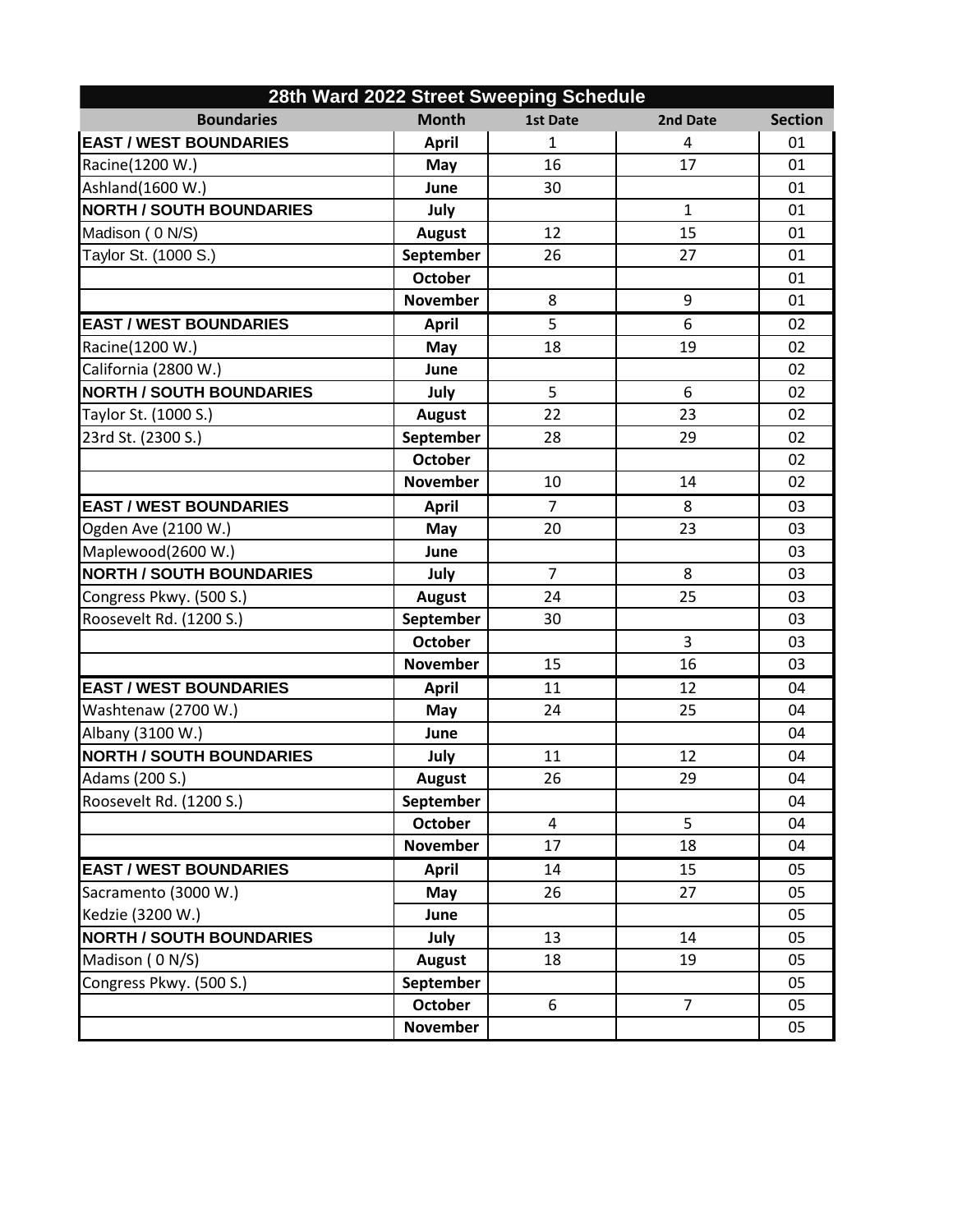| 28th Ward 2022 Street Sweeping Schedule |                 |                 |                |                |  |  |  |
|-----------------------------------------|-----------------|-----------------|----------------|----------------|--|--|--|
| <b>Boundaries</b>                       | <b>Month</b>    | <b>1st Date</b> | 2nd Date       | <b>Section</b> |  |  |  |
| <b>EAST / WEST BOUNDARIES</b>           | <b>April</b>    | 15              | 18             | 06             |  |  |  |
| Kedzie (3200 W.)                        | May             | 31              |                | 06             |  |  |  |
| Hamlin/Independence(3800 W.)            | June            |                 | $\mathbf{1}$   | 06             |  |  |  |
| <b>NORTH / SOUTH BOUNDARIES</b>         | July            | 18              | 19             | 06             |  |  |  |
| Madison (0 N/S)                         | <b>August</b>   | 16              | 17             | 06             |  |  |  |
| Congress Pkwy. (500 S.)                 | September       |                 |                | 06             |  |  |  |
|                                         | <b>October</b>  | 11              | 12             | 06             |  |  |  |
|                                         | <b>November</b> |                 |                | 06             |  |  |  |
| <b>EAST / WEST BOUNDARIES</b>           | <b>April</b>    | 19              | 20             | 07             |  |  |  |
| Albany (3100 W.)                        | May             |                 |                | 07             |  |  |  |
| Central Park(3600 W.)                   | June            | $\overline{2}$  | 3              | 07             |  |  |  |
| <b>NORTH / SOUTH BOUNDARIES</b>         | July            | 19              | 20             | 07             |  |  |  |
| Franklin Blvd (500 N.)                  | <b>August</b>   | 30              | 31             | 07             |  |  |  |
| Madison (0 N/S)                         | September       |                 |                | 07             |  |  |  |
|                                         | <b>October</b>  | 13              | 14             | 07             |  |  |  |
|                                         | <b>November</b> |                 |                | 07             |  |  |  |
| <b>EAST / WEST BOUNDARIES</b>           | <b>April</b>    | 21              | 22             | 08             |  |  |  |
| Hamlin (3800 W.)                        | May             |                 |                | 08             |  |  |  |
| Keeler (4200 W.)                        | June            | 6               | $\overline{7}$ | 08             |  |  |  |
| <b>NORTH / SOUTH BOUNDARIES</b>         | July            | 21              | 22             | 08             |  |  |  |
| Kinzie (400 N.)                         | <b>August</b>   |                 |                | 08             |  |  |  |
| Madison (0 N/S)                         | September       | $\mathbf{1}$    | $\overline{2}$ | 08             |  |  |  |
|                                         | <b>October</b>  | 17              | 18             | 08             |  |  |  |
|                                         | <b>November</b> |                 |                | 08             |  |  |  |
| <b>EAST / WEST BOUNDARIES</b>           | <b>April</b>    | 25              | 26             | 09             |  |  |  |
| Hamlin/Independence (3800 W.)           | May             |                 |                | 09             |  |  |  |
| Keeler (4200 W.)                        | June            | 8               | 9              | 09             |  |  |  |
| <b>NORTH / SOUTH BOUNDARIES</b>         | July            | 25              | 26             | 09             |  |  |  |
| Madison (0 N/S)                         | <b>August</b>   |                 |                | 09             |  |  |  |
| Congress Pkwy. (500 S.)                 | September       | 6               | $\overline{7}$ | 09             |  |  |  |
|                                         | <b>October</b>  | 19              | 20             | 09             |  |  |  |
|                                         | <b>November</b> |                 |                | 09             |  |  |  |
| <b>EAST / WEST BOUNDARIES</b>           | <b>April</b>    | 27              | 28             | 10             |  |  |  |
| Keeler (4200 W.)                        | May             |                 |                | 10             |  |  |  |
| Kenton (4600 W.)                        | June            | 10              | 13             | 10             |  |  |  |
| <b>NORTH / SOUTH BOUNDARIES</b>         | July            | 27              | 28             | 10             |  |  |  |
| Madison (0 N/S)                         | <b>August</b>   | 8               | 9              | 10             |  |  |  |
| Congress Pkwy. (500 S.)                 | September       |                 |                | 10             |  |  |  |
|                                         | <b>October</b>  | 21              | 24             | 10             |  |  |  |
|                                         | <b>November</b> |                 |                | 10             |  |  |  |